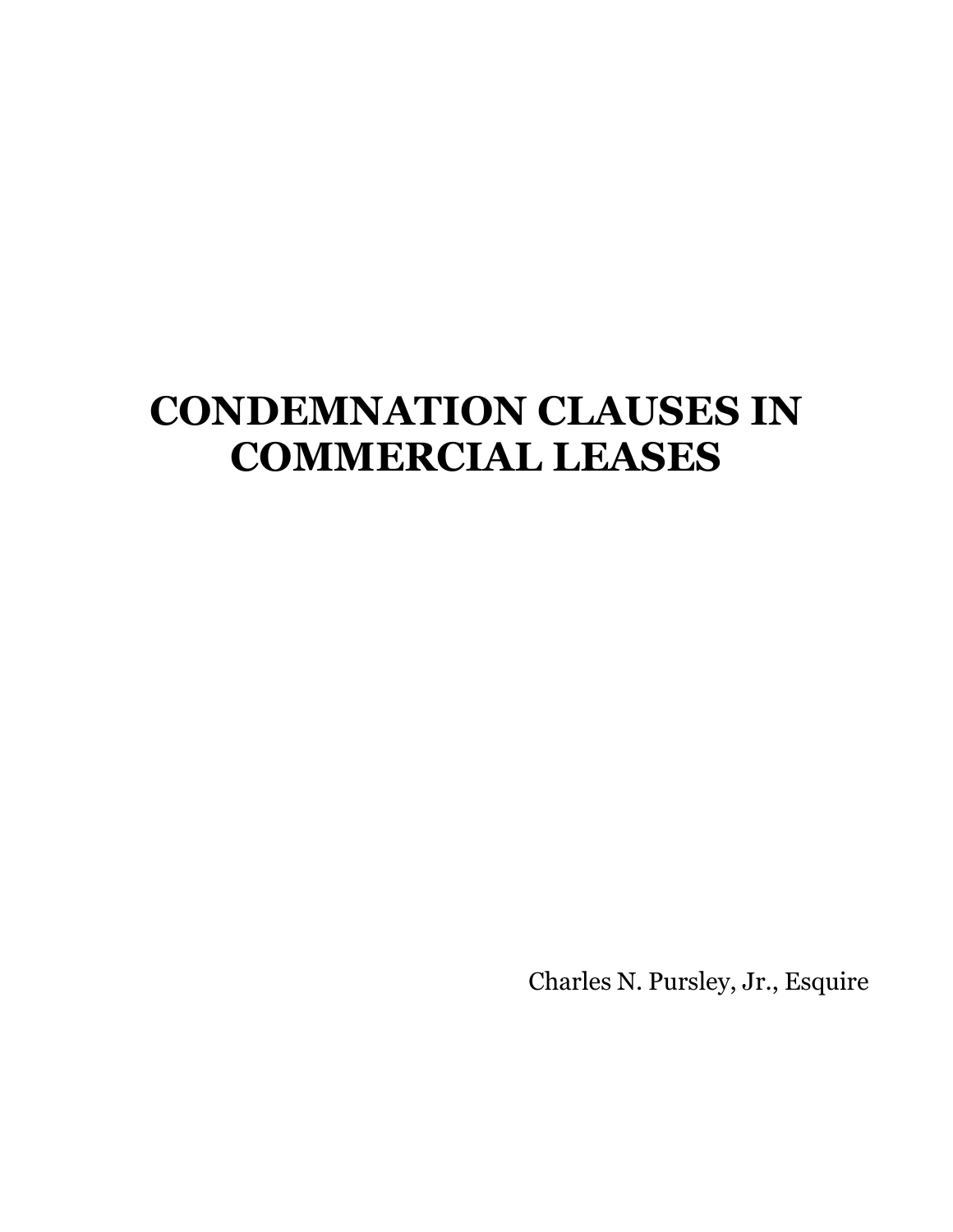# **CONDEMNATION CLAUSES IN COMMERCIAL LEASES**

Charles N. Pursley, Jr., Esquire

# **TABLE OF CONTENTS**

| 2. |                |  |
|----|----------------|--|
|    | a.             |  |
|    | $\mathbf{b}$ . |  |
| 2. |                |  |
|    |                |  |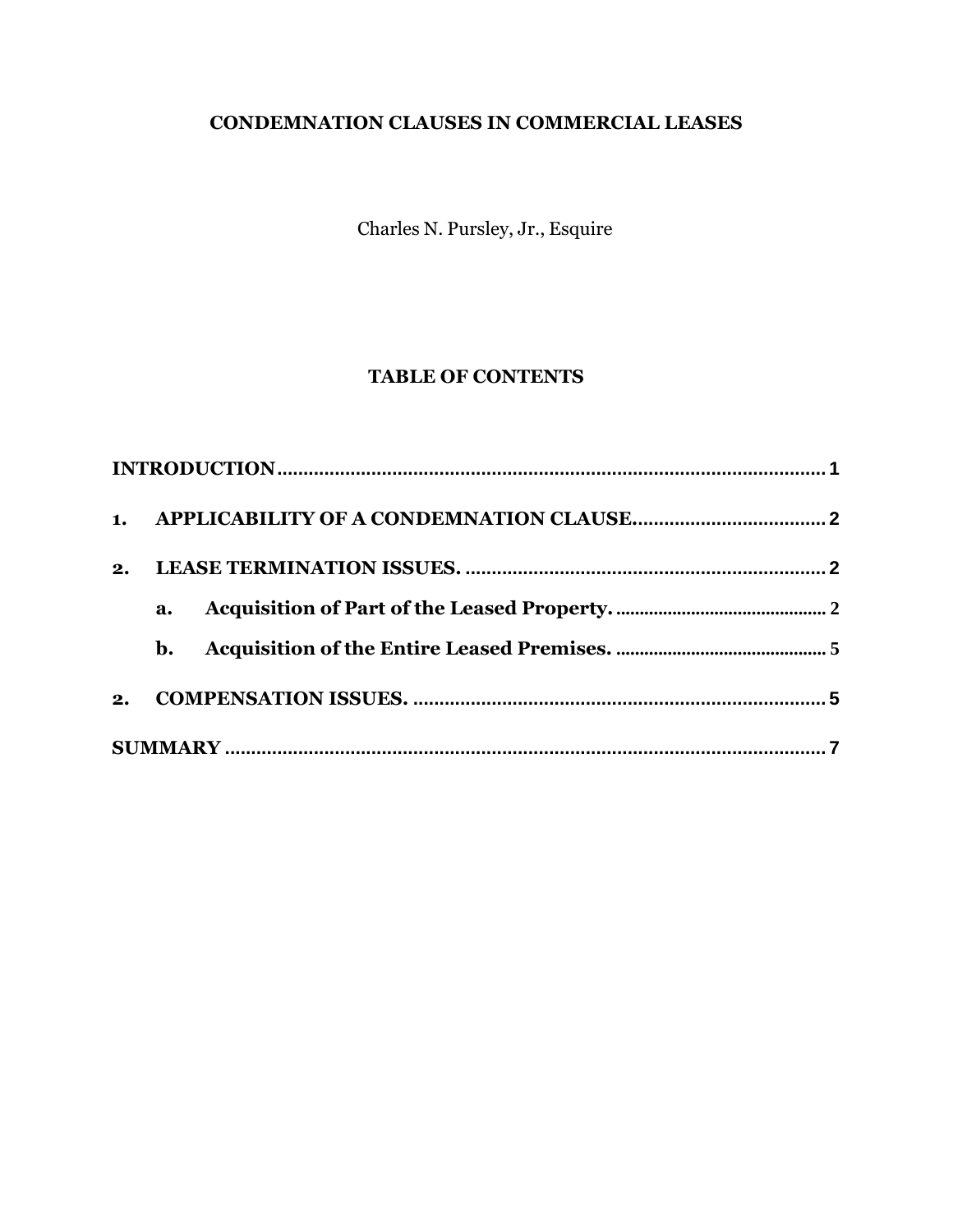#### **CONDEMNATION CLAUSES IN COMMERCIAL LEASES**

### <span id="page-2-0"></span>**Introduction**

The condemnation clause in a commercial lease is the most important consideration in determining the respective rights of the landlord and tenant when there is a condemnation of the property that is the subject of the lease. Yet the condemnation clause often is one of the most overlooked provisions in the lease.

When faced with the reality that all or part of a commercial property will be involved in a condemnation action, a tenant's first question is "What am I entitled to recover in this case?" The landlord's questions usually are slightly different, "What can I recover in this case, and do I have to share any of that recovery with my tenant?" The answer to the question of each is the same, "It depends on the condemnation clause in the lease." The response back from the tenant or the landlord usually is the same, "Oh, it's just a standard condemnation clause."

From my observations and experience, there is no such thing as a "standard condemnation clause." Condemnation clauses are as varied as the lawyers or real estate professionals who draft them. A real problem, however, is that all to often the parties consider condemnation as something that is not likely to happen and they fail to consider all the possible contingencies and issues that might arise in a condemnation case.

The Georgia courts have developed a substantial body of law regarding the various elements of just and adequate compensation in general and relating specifically to compensation for the owner/landlord and for the tenant/lessee. But the law also provides that "[a]bsent a public policy interest, contracting parties are free to contract to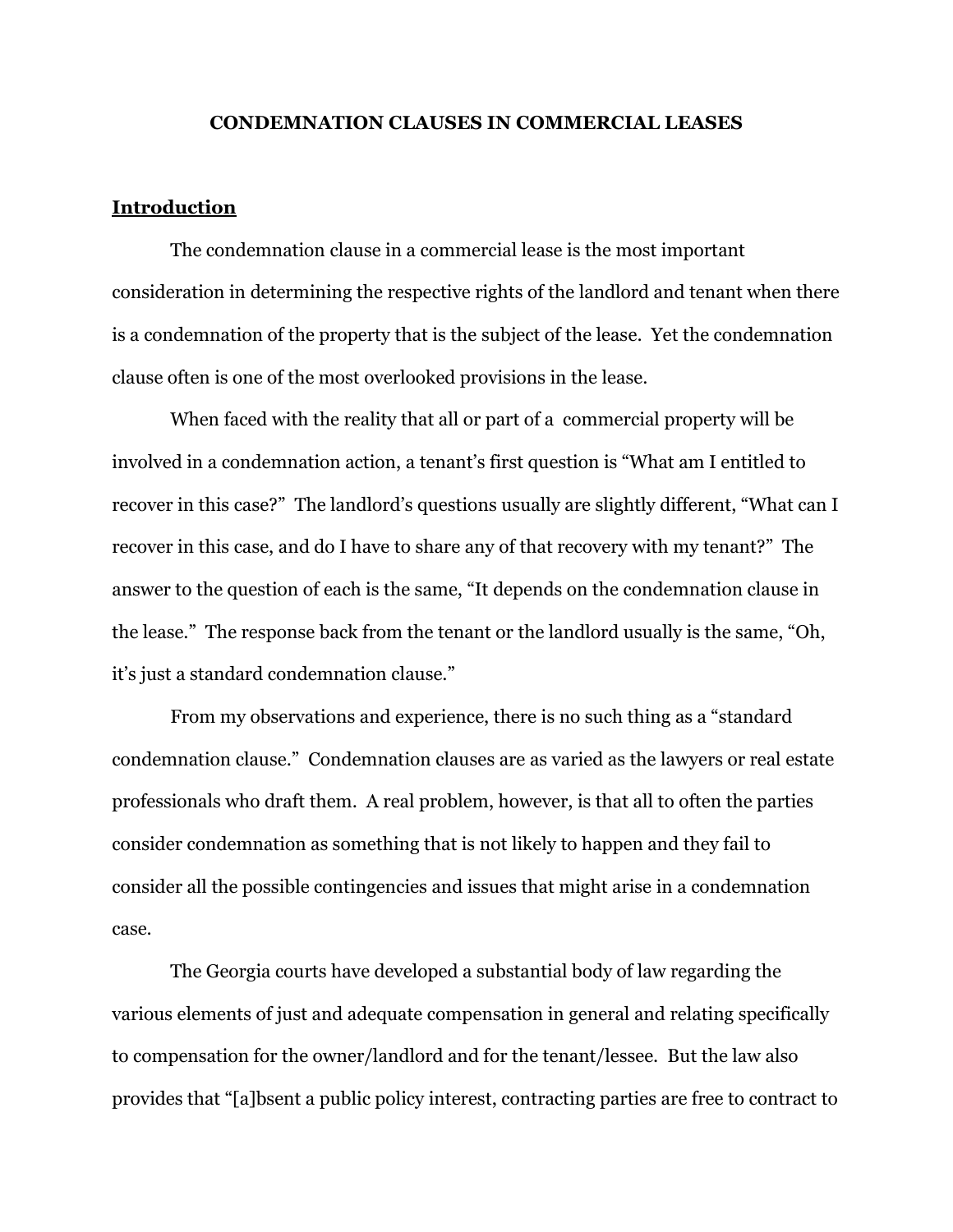waive numerous and substantial rights . . . . Thus, a lessee may in the lease assign away or waive its right to just and adequate compensation in any type of condemnation proceedings, which assignment or waiver we will enforce." McGregor v. Board of Regents of the University System of Georgia, 249 Ga.App. 612, 548 S.E. 2d 116 (2001). In determining the validity and extent of any assignment or waiver, the courts have stated that "as a general rule, the provisions of a contract will be construed against the draftsman, and those of the lease will be construed against the lessor. Department of Transportation v. Calfee Co. of Dalton, Inc., 202 Ga.App. 299, 414 S.E. 2d 268 (1991) (cert. denied 1992).

The purpose of this presentation is to identify issues that may arise in the drafting or implementation of a condemnation clause.

# <span id="page-3-0"></span>**1. Applicability of a Condemnation Clause.**

The Condemnation clause should apply in the event of an acquisition of all or part of the lease premises under circumstances that would require the payment of just and adequate compensation for that acquisition. The Condemnation clause should apply to the acquisition of the property for any public or quasi public purpose or use under any statute; to the right of eminent domain under any statute; or to the purchase by any governmental authority or public authority in lieu of the exercise of the right of eminent domain.

#### <span id="page-3-2"></span><span id="page-3-1"></span>**2. Lease Termination Issues.**

# **a. Acquisition of Part of the Leased Property.**

1. The parties must decide the circumstances under which the lease can be terminated if only part of the property is taken. This is a question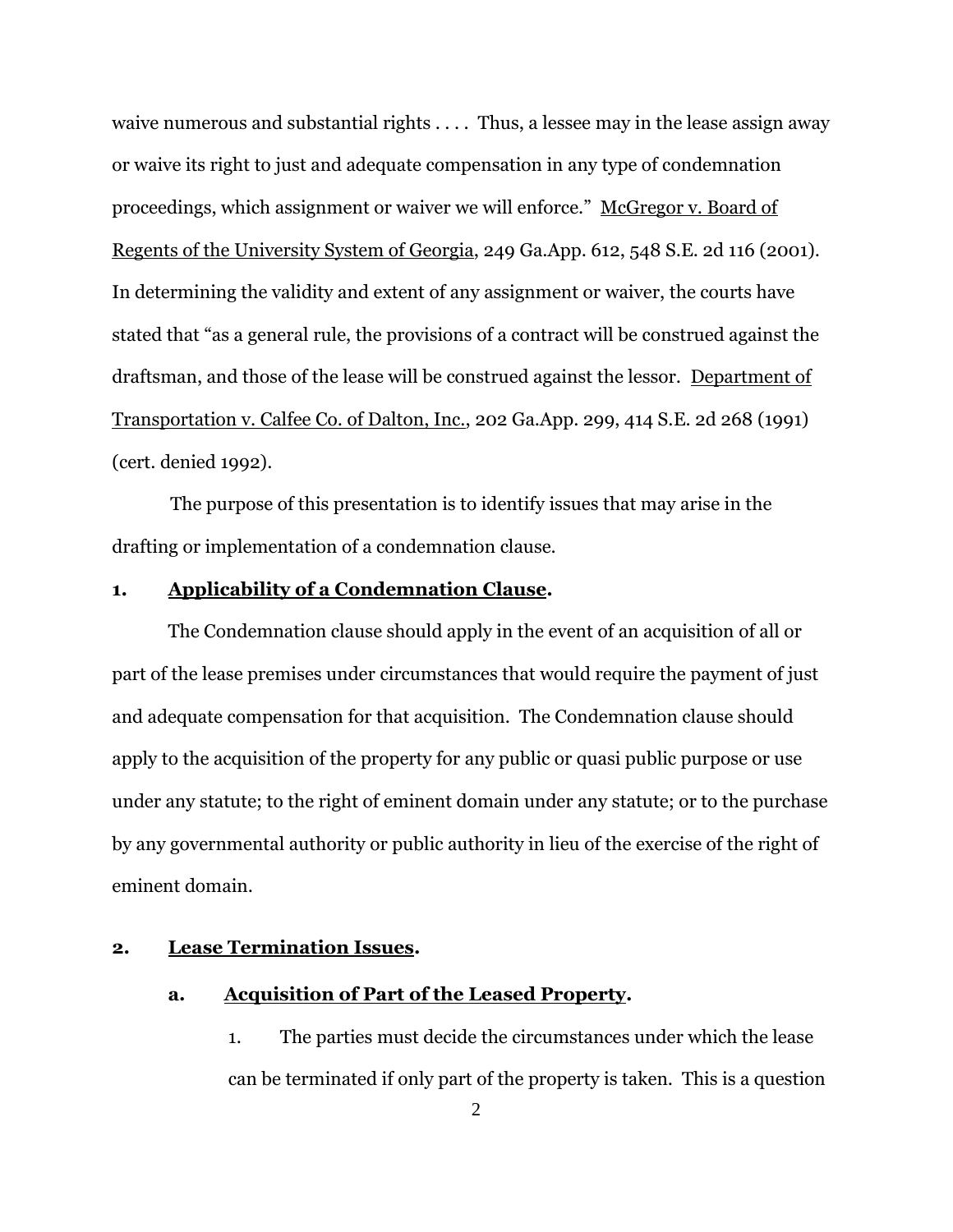of how much of a taking is too much for the lease to continue and who gets to decide how much is too much. In one case the lease provided that:

"In the event that the premises or any part thereof are taken or condemned or are conveyed under the threat of eminent domain, at Lessee's option the lease may be terminated as of the date of such taking." Budd Land Company, Ltd. v. K&R Realty Company, 159 Ga.App. 448, 283 S.E. 2d 665 (1981)

The Court of Appeals call this a "standard clause." A landlord clearly would conclude that this clause is too broad in favoring the tenant. In the Budd Land case, the tenant terminated the lease when a small strip of land was taken in a condemnation action even though the taking did not substantially impair the tenant's use of the remaining property. The Court of Appeals held that the lessee had a contractual right to terminate the lease and affirmed the trial court's grant of summary judgment.

The landlord and tenant should negotiate the termination rights for a partial taking based upon the impact of the taking on the tenant's reasonable use of the leased premises for the purposes of the lease. This standard can be stated in terms of:

(1) Whether the remaining property is sufficient for the reasonable operation of tenant's business,

(2) Whether a specific percentage of the leased premises (building and/or land area) is taken,

- (3) Whether certain access has been impaired,
- (4) Whether a certain amount of parking has been taken, or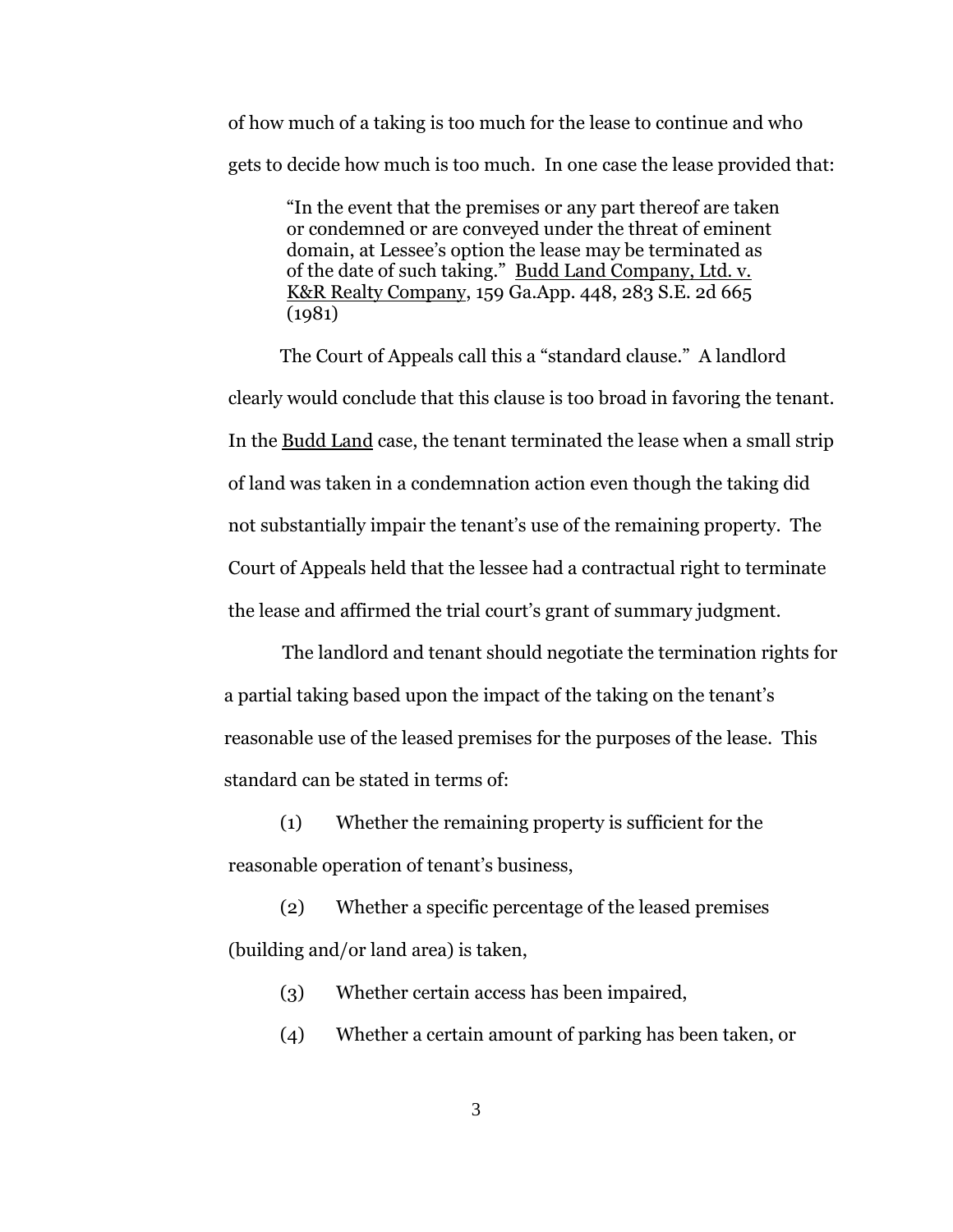(5) Any other issues specific to the tenant's use that the parties agree would significantly diminish the use of the leased premises if taken in a condemnation case.

2. The condemnation clause also should specify who decides whether the partial taking is sufficient to terminate the lease – landlord, tenant or either. The deciding party or parties should be required to make this decision by a reasonable exercise of discretion based upon the facts of the condemnation.

3. The condemnation clause also should specify when the termination would become effective, whether written notice of the effective date is required, and the date through which rent must be paid. The obvious choices are for the termination to be effective would be on the date of taking or on the date the condemning body is granted the right of possession of the property. Normally the rent would continue to be paid until the date of termination.

4. The condemnation clause should address the respective rights of the landlord and tenant in the event the taking of part of the property does not result in the termination of the lease. This provision should specify a formula for determining the rent to be paid on the remaining premises, a provision for restoration of the property, if possible, the party responsible for restoration, and a provision for the source of the funds to restore the property (*i.e.*, the condemnation award).

4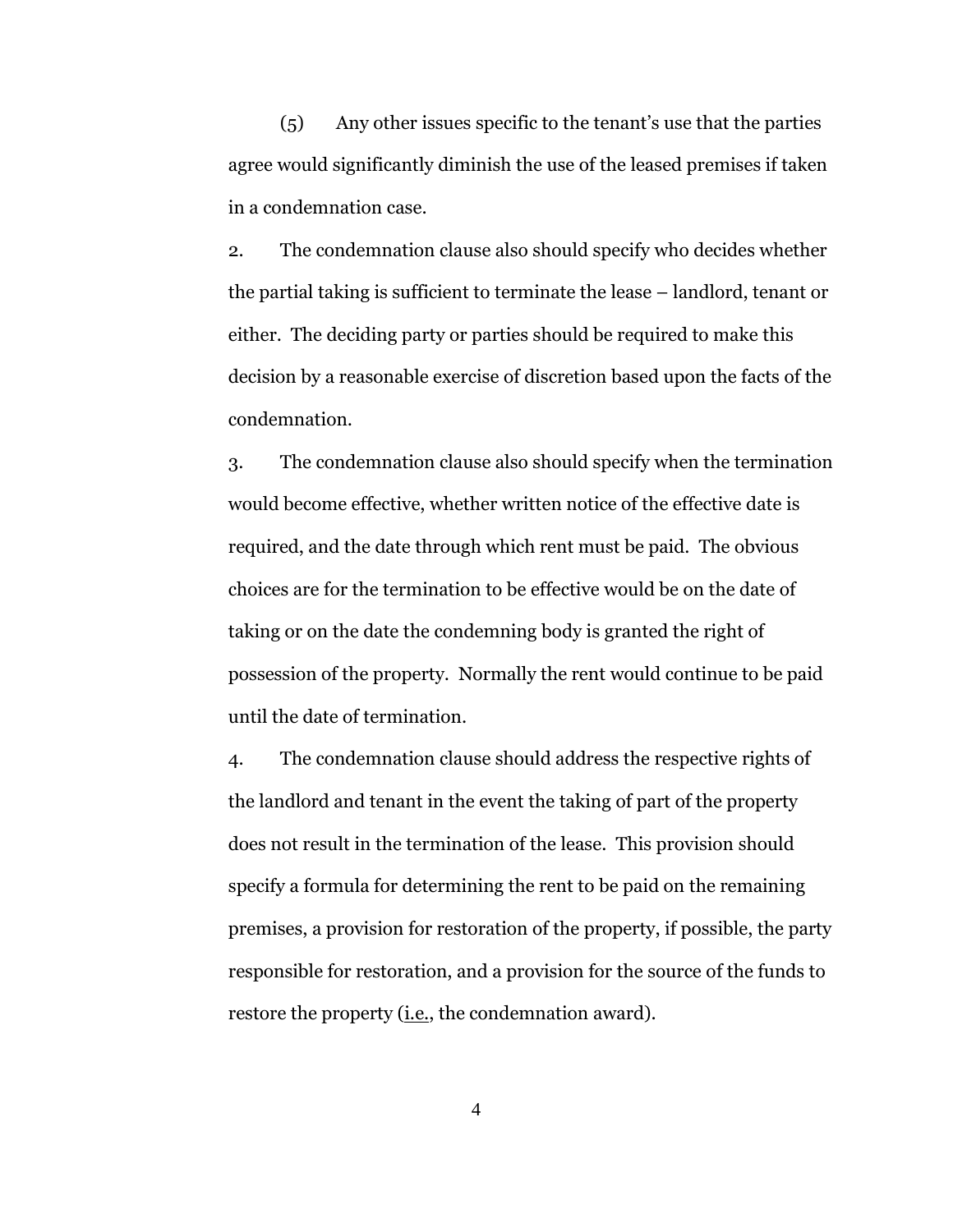# <span id="page-6-0"></span>**b. Acquisition of the Entire Leased Premises.**

In the event of a condemnation or purchase of the entire leased premises, termination of the lease normally would be automatic and no written notice normally would be required. The condemnation clause still should provide the effective time of the lease termination, either on the date of taking or on the date the governmental body obtains the right of possession of the property. Provision also should be made that rent would be paid until the effective date of the termination.

## <span id="page-6-1"></span>**2. Compensation Issues.**

The condemnation clause must provide for the respective rights of the landlord and tenant to recover just and adequate compensation. Georgia law clearly allows a tenant to waive its claim of compensation against both the landlord and the condemnor and to assign its claims to the landlord with or without a right to recover compensation from the condemnor. McGregor v. Board of Regents, supra, Department of Transportation v. Calfee Co., supra. The terms of the waiver or assignment are matters of negotiation between the landlord and tenant.

The first issue normally is compensation for the value of the property and improvements (real estate issues). This is an issue of critical importance to the parties, because the unified fee rule is alive and well in Georgia. Therefore, the tenant's recovery of a leasehold value in the real estate will result in the reduction of the landlord's award for the unencumbered fee simple value of that real estate. It is normal for the landlord to insist upon the tenant waiving and assigning its claim of leasehold interest or value of the unexpired term of the lease so that the tenant has no claim against the landlord or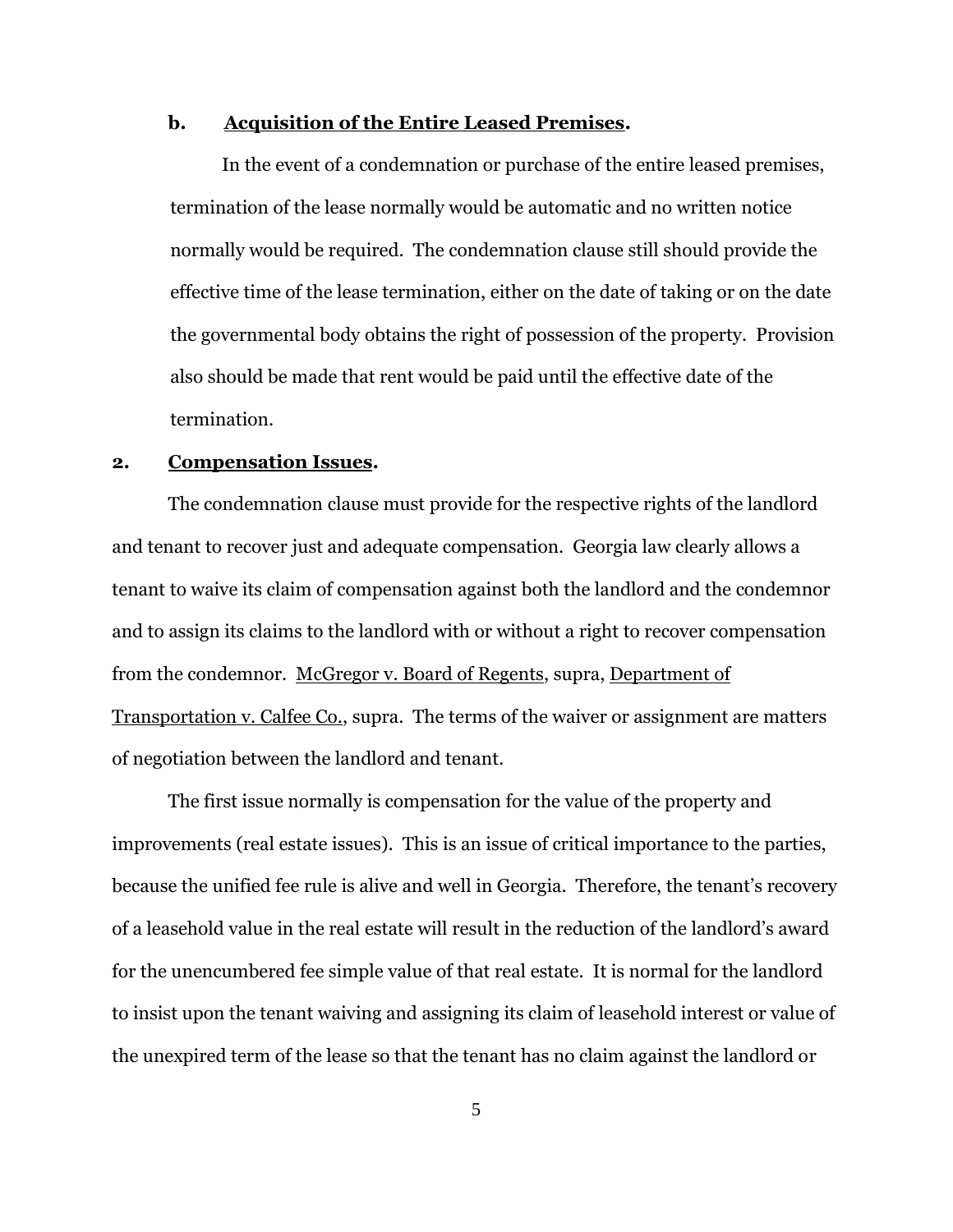the condemnor for that leasehold value. As a compromise, some condemnation clauses allow the tenant to recover the unamortized portion of any tenant improvements paid for by the tenants that were not reimbursed by the landlord.

A condemnation clause provision that would allow the tenant to recover just and adequate compensation for items that would not reduce the landlord's recovery often are included in the lease. These items would include business damage, fixtures and personal property of the tenant and relocation benefits.

The various options for recovery of just and adequate compensation can be summarized as follows:

a. The landlord is entitled to recover the entire payment of just and adequate compensation, the tenant assigns to landlord all its claims of compensation and waives any claims for compensation against either the landlord or the condemning body.

b. The landlord is entitled to recover the entire payment of just and adequate compensation subject to lessee's right to recover from the landlord a portion of the compensation as provided by law or statute. This type provision most often appears in property that is subject to the Federal Petroleum Marketing Practice Act (15 USCA §2801, et. seq.), but the Georgia courts have interpreted this language in a broader context. Simmerman v. Department of Transportation, 167 Ga.App. 383, 307 S.E. 2d 4 (1983). In that case the Court of Appeals allowed the tenant to recover from the landlord not only business losses as specified in the federal statute but also a possible leasehold interest.

6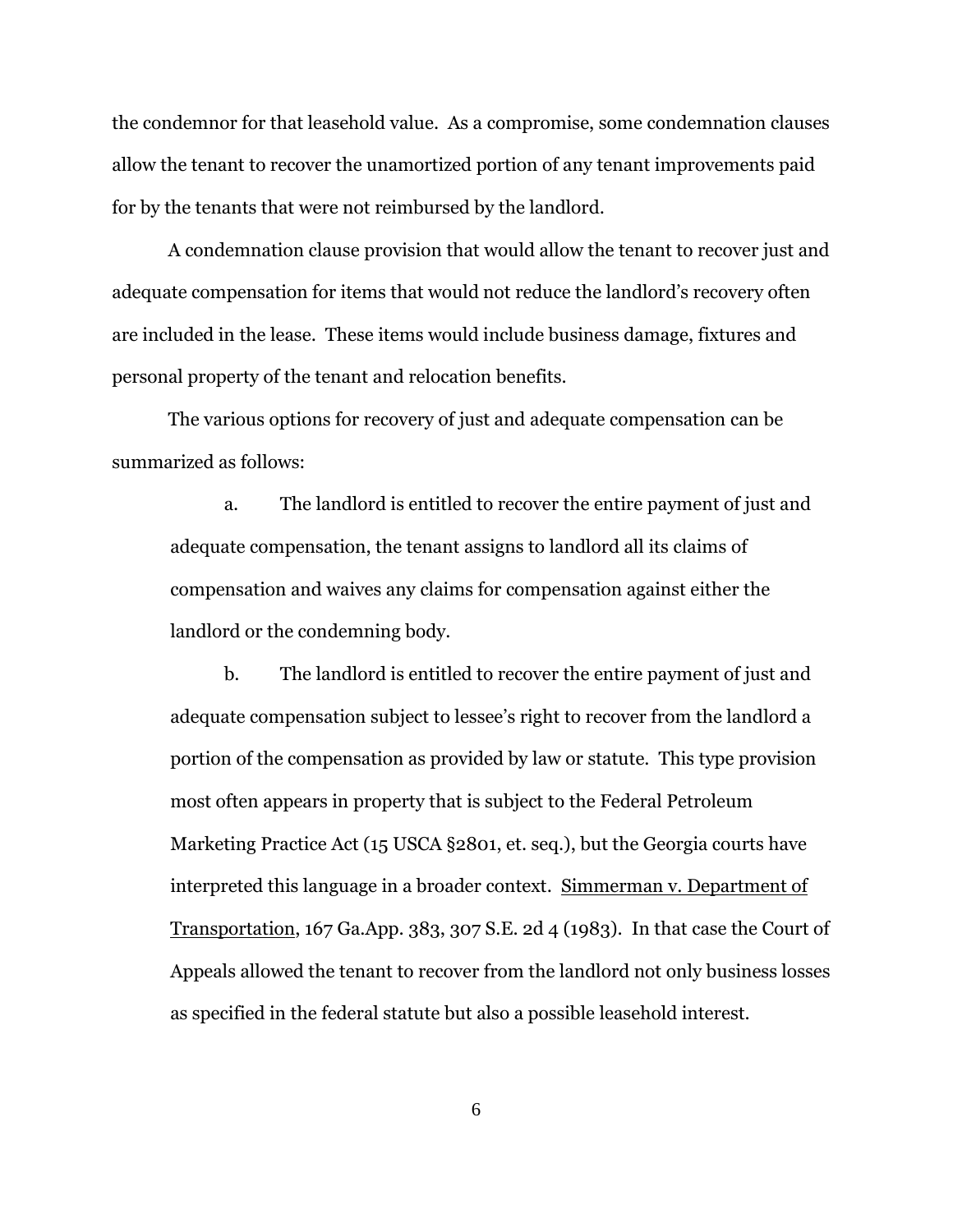c. The landlord recovers the entire reward of just and adequate compensation, and the tenant waives any claims against the landlord but reserves all claims against the condemnor. See, Department of Transportation v. Calfee Co., supra.

d. The landlord and tenant each may recover just and adequate compensation from the condemning body as allowed by law, provided that neither landlord or tenant shall have a claim against each other.

e. The landlord is entitled to recover the entire award of just and adequate compensation provided that the tenant retains the right to claim a separate award from the condemnor for business damage, fixtures installed by tenant, personal property and relocation expenses.

#### <span id="page-8-0"></span>**Summary**

A condemnation action taking all or part of a leased premises is a real possibility during any lease term, and the condemnation clause in the lease should be negotiated so that the landlord and tenant each understand their respective rights in the potential valuation and use issues. This paper has touched on some of the more common issues that may arise, but the issues can be as varied and unusual as the property itself. Lawyers must be aware of condemnation issues in drafting leases and in representing clients in condemnation cases involving the recovery of compensation for either the landlord or the tenant.

The following condemnation clause addresses many of the issues and may give some ideas for resolving other issues:

7